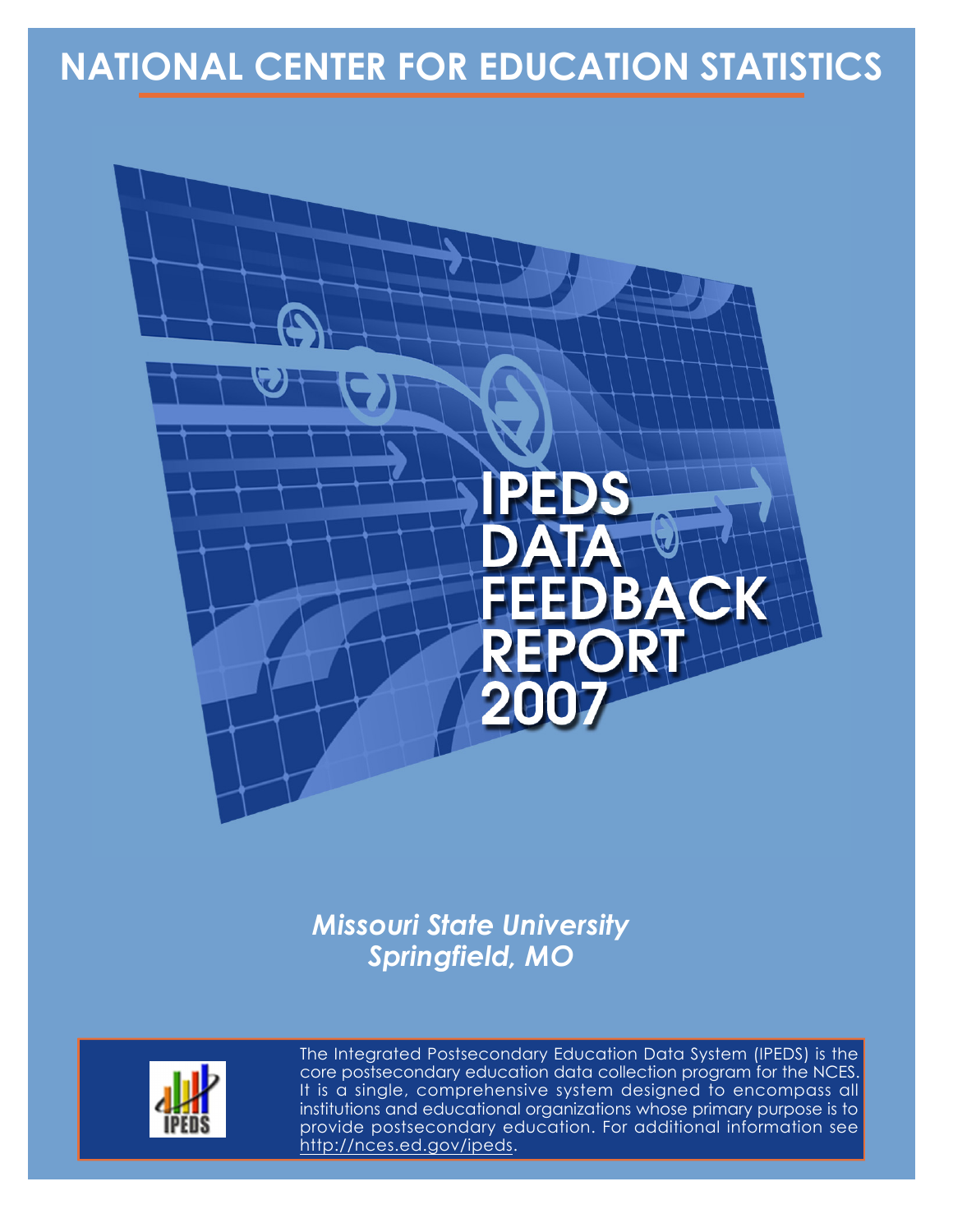#### October 17, 2007

Dear Institutional Executive:

The National Center for Education Statistics is pleased to provide you with your institution's annual IPEDS Data Feedback Report. The report compares data provided by your institution in 2006-07 through the Integrated Postsecondary Education Data System (IPEDS) to data for a similar group of institutions. Like last year, your institution was given the opportunity to select its own comparison group. If your institution did not submit its own group, IPEDS identified a comparison group for you (see the list toward the back of this report for the institutions in your comparison group).

I also encourage you to visit the IPEDS Executive Peer Tool (ExPT) at <http://nces.ed.gov/ipedspas/expt/>. This year the ExPT offers several new feaures. Not only can you download a PDF of this report as it was sent to you, you can also select a different comparison group and recreate the full report in the PDF format. In addition, there are a number of additional figures available in the EXPT that are not included in your original report such as enrollments by student level, admissions and test scores, and more finance figures.

Thank you for all of your efforts to support IPEDS throughout the data collection process. Without your support and the high quality data that your institution provides, these reports would not be possible. Should you have any comments on how we can improve the Data Feedback Report and ExPT, please send them to ipedsdatafeedback@ed.gov.

Best regards,

Clist S. Miller

Elise S. Miller IPEDS Program Director

## **What is the Purpose of this Report?**

The IPEDS Data Feedback Report is intended to provide institutions a context for examining the data they submitted to the Integrated Postsecondary Education Data System (IPEDS). Our goal is to produce a report that is useful to institutional executives and that may help improve the quality and comparability of IPEDS data.

### **What Is In This Report?**

The figures provided in this report are those suggested by the IPEDS Technical Review Panel. They were developed to provide selected indicators and data elements for your institution and a comparison group of institutions. The figures are based on data collected during the 2006-07 IPEDS collection cycle and are the most recent data available. Additional information about these indicators is provided in the Methodological Notes at the end of the report. Following the figures is a list of the institutions in your comparison group and the criteria used for their selection. Please refer to "Comparison Group" in the **Methodological Notes** for more information.

#### **What is IPEDS?**

The Integrated Postsecondary Education Data System (IPEDS) is a system of survey components that collects data from all institutions in the United States and other jurisdictions, such as Puerto Rico,

whose primary purpose is to provide postsecondary education. IPEDS collects institution-level data on students (enrollment and graduation rates), student charges, program completions, faculty, staff, and finances. Each year nearly 6,700 postsecondary institutions provide information to the U.S. Department of Education through IPEDS. These data are used at the federal and state level for policy analysis and development; at the institutional level for benchmarking and peer analysis; and by students and parents, through the College Navigator ([http://collegenavigator.ed.gov/\)](http://collegenavigator.ed.gov), to aid in the college search process. For more information about IPEDS, see [http://nces.ed.gov/ipeds.](http://nces.ed.gov/ipeds)

### **Would You Like to Do More Analysis of Your IPEDS Data?**

The information in this report can be produced for a different comparison group using the IPEDS Executive Peer Tool (ExPT) at [http://nces.ed.gov/ipedspas/expt.](http://nces.ed.gov/ipedspas/expt) If you would like to make comparisons on a wider range of IPEDS variables, the more comprehensive IPEDS Peer Analysis System (PAS) is available at <http://nces.ed.gov/ipedspas>. In both systems, you may select your own comparison group by institution name or by using selected variables. Through the ExPT, you may also print additional copies of this report.

### **Selected Figures**

These figures are based on 2006-07 IPEDS data submitted by your institution, Missouri State University, and the comparison group listed later in this report. The number of institutions in the comparison group from which the median is derived is shown as "( $N = x$ )" in the labels or in the legend at the bottom of the figure.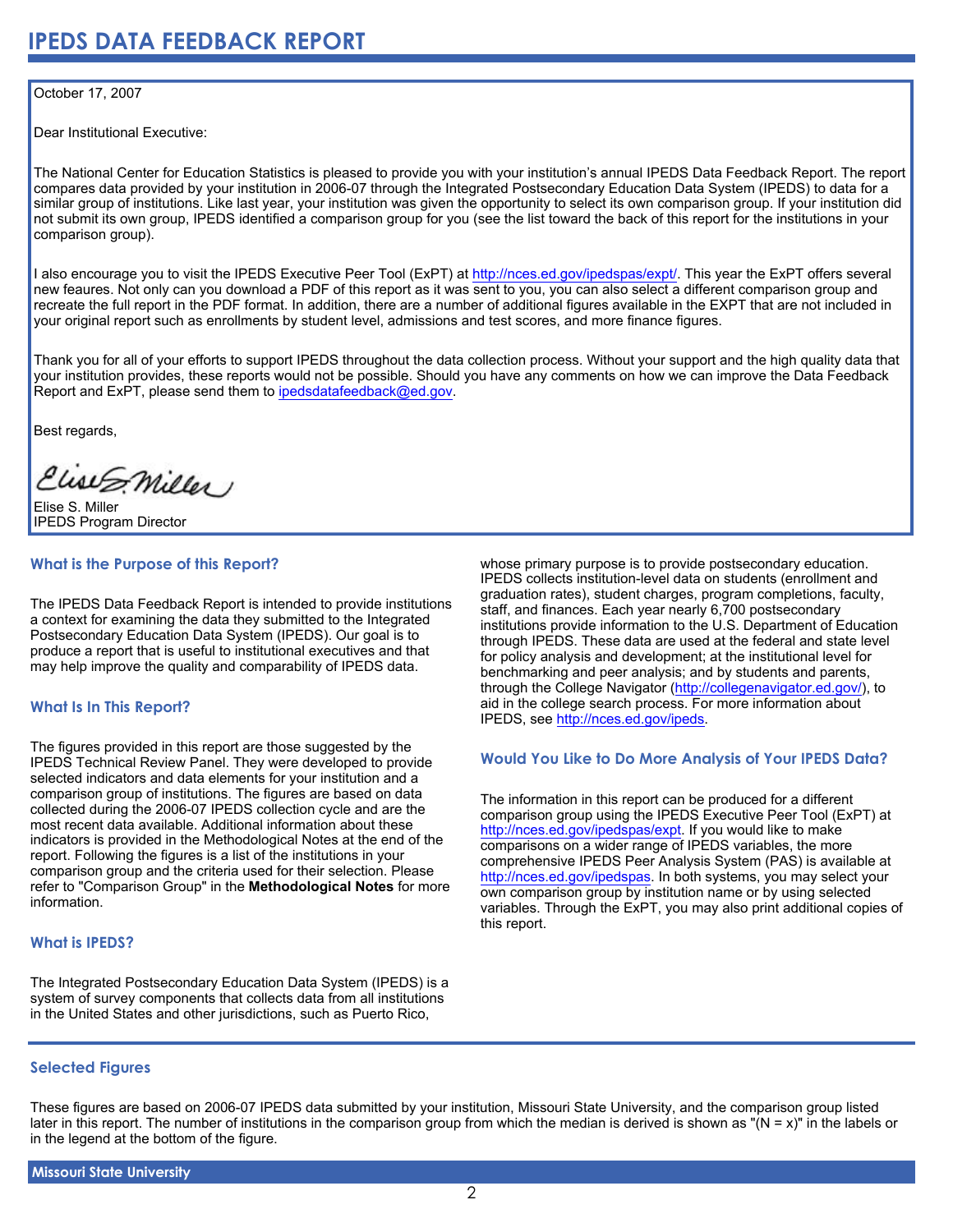**Figure 1. Unduplicated 12-month headcount of all students and of undergraduate students, total FTE enrollment (academic year 2005-06), and full- and part-time fall enrollment (Fall 2006)**



NOTE: For details on calculating full-time equivalent (FTE) enrollment, see Calculating FTE in the Methodological Notes at the end of this report. Total headcount, FTE, and fulland part-time fall enrollment include both undergraduate and postbaccalaureate students, when applicable. N is the number of institutions in the comparison group. SOURCE: U.S. Department of Education, National Center for Education Statistics, Integrated Postsecondary Education Data System (IPEDS): Spring 2007.

**Figure 2. Percent of all students enrolled, by race/ethnicity, and percent women: Fall 2006**



NOTE: Median values for the comparison group may not add to 100 percent. See "Use of Median Values for Comparison Group" in the Methodological Notes at the end of this report for how median values are determined. N is the number of institutions in the comparison group.

SOURCE: U.S. Department of Education, National Center for Education Statistics, Integrated Postsecondary Education Data System (IPEDS): Spring 2007.

#### **Figure 3. Academic year tuition and required fees for full-time, first-time, degree/certificate-seeking undergraduates: 2004-05—2006-07**



NOTE: The tuition and required fees shown here are the lowest reported from the categories of in-district, in-state, and out-of-state. N is the number of institutions in the comparison group.

SOURCE: U.S. Department of Education, National Center for Education Statistics, Integrated Postsecondary Education Data System (IPEDS): Fall 2006.

#### **Figure 4. Percent of full-time, first-time, degree/certificate-seeking undergraduate students receiving financial aid, by type of aid: 2005-06**

![](_page_2_Figure_13.jpeg)

NOTE: For details on how students are counted for financial aid reporting, see Cohort Determination for Reporting Student Financial Aid and Graduation Rates in the Methodological Notes at the end of this report. N is the number of institutions in the comparison group.

SOURCE: U.S. Department of Education, National Center for Education Statistics, Integrated Postsecondary Education Data System (IPEDS): Spring 2007.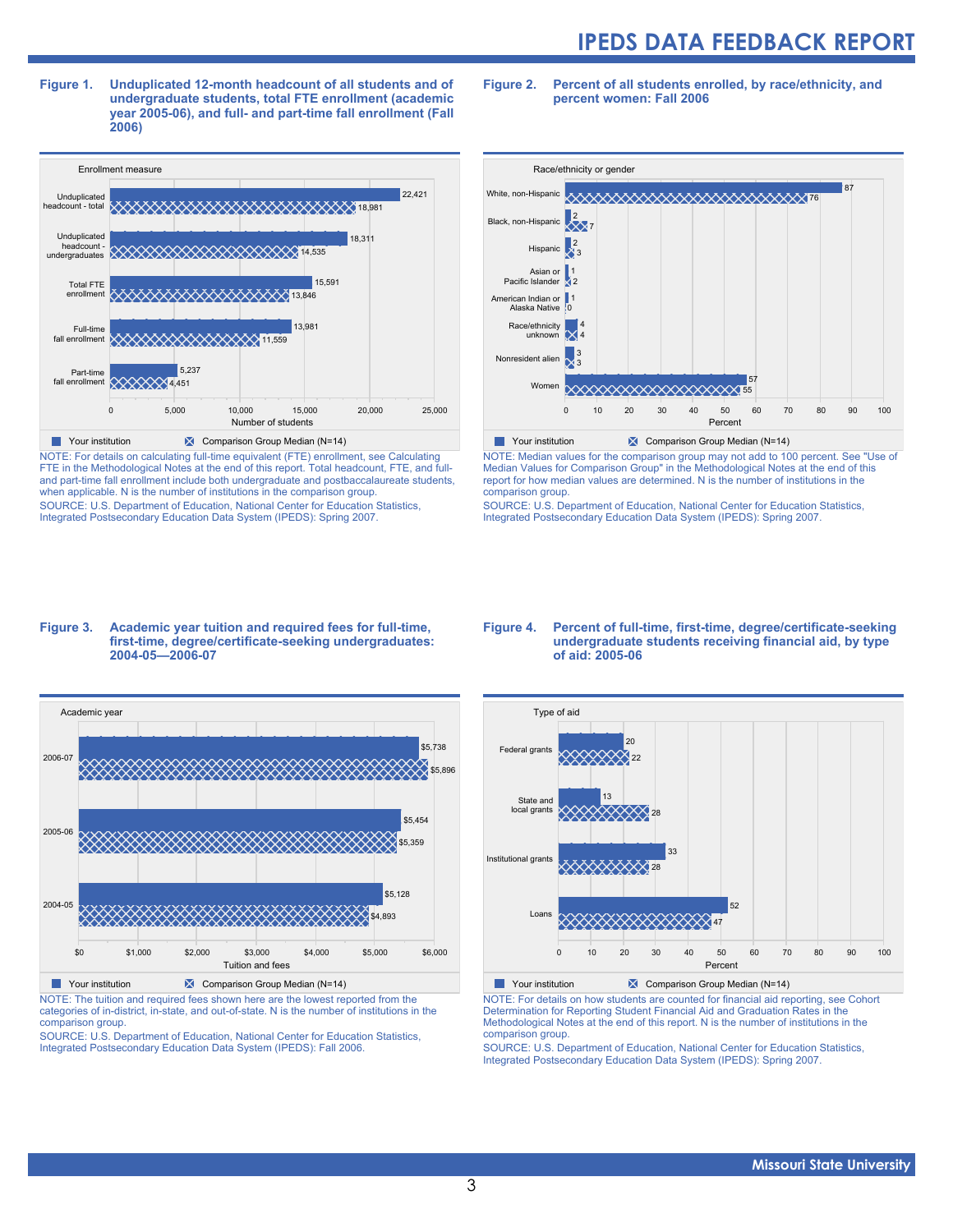**Figure 5. Types and average amounts of financial aid received by full-time, first-time, degree/certificate-seeking undergraduates: 2005-06**

![](_page_3_Figure_2.jpeg)

NOTE: Average grant (or loan) values were calculated by dividing the total grants (or loans) awarded by the total number of recipients in each institution. N is the number of institutions in the comparison group.

SOURCE: U.S. Department of Education, National Center for Education Statistics, Integrated Postsecondary Education Data System (IPEDS): Spring 2007.

![](_page_3_Figure_5.jpeg)

![](_page_3_Figure_6.jpeg)

NOTE: The graduation rates are the Student Right-to-Know (SRK) rates. For more information see the Methodological Notes at the end of the report. N is the number of institutions in the comparison group.

SOURCE: U.S. Department of Education, National Center for Education Statistics, Integrated Postsecondary Education Data System (IPEDS): Spring 2007.

#### **Figure 7. Graduation rate cohort as a percent of all undergraduates and as a percent of total entering students (Fall 2006); graduation rate and transfer-out rate (2000 cohort); and retention rates (Fall 2006)**

![](_page_3_Figure_10.jpeg)

NOTE: Graduation rate cohort includes all full-time, first-time, degree/certificate-seeking undergraduate students. Entering class includes all students coming to the institution for the first time. Only institutions with a mission to prepare students to transfer are required to report transfers out. Graduation and transfer-out rates are the Student Right-to-Know rates. 4-year schools report retention rates for students seeking a bachelor's degree. For more information, see the Methodological Notes. N is the number of institutions in the comparison group.

SOURCE: U.S. Department of Education, National Center for Education Statistics, Integrated Postsecondary Education Data System (IPEDS): Spring 2007.

#### **Figure 8. Number of degrees awarded, by level: Academic year 2005-06**

![](_page_3_Figure_14.jpeg)

NOTE: N is the number of institutions in the comparison group. SOURCE: U.S. Department of Education, National Center for Education Statistics, Integrated Postsecondary Education Data System (IPEDS): Fall 2006.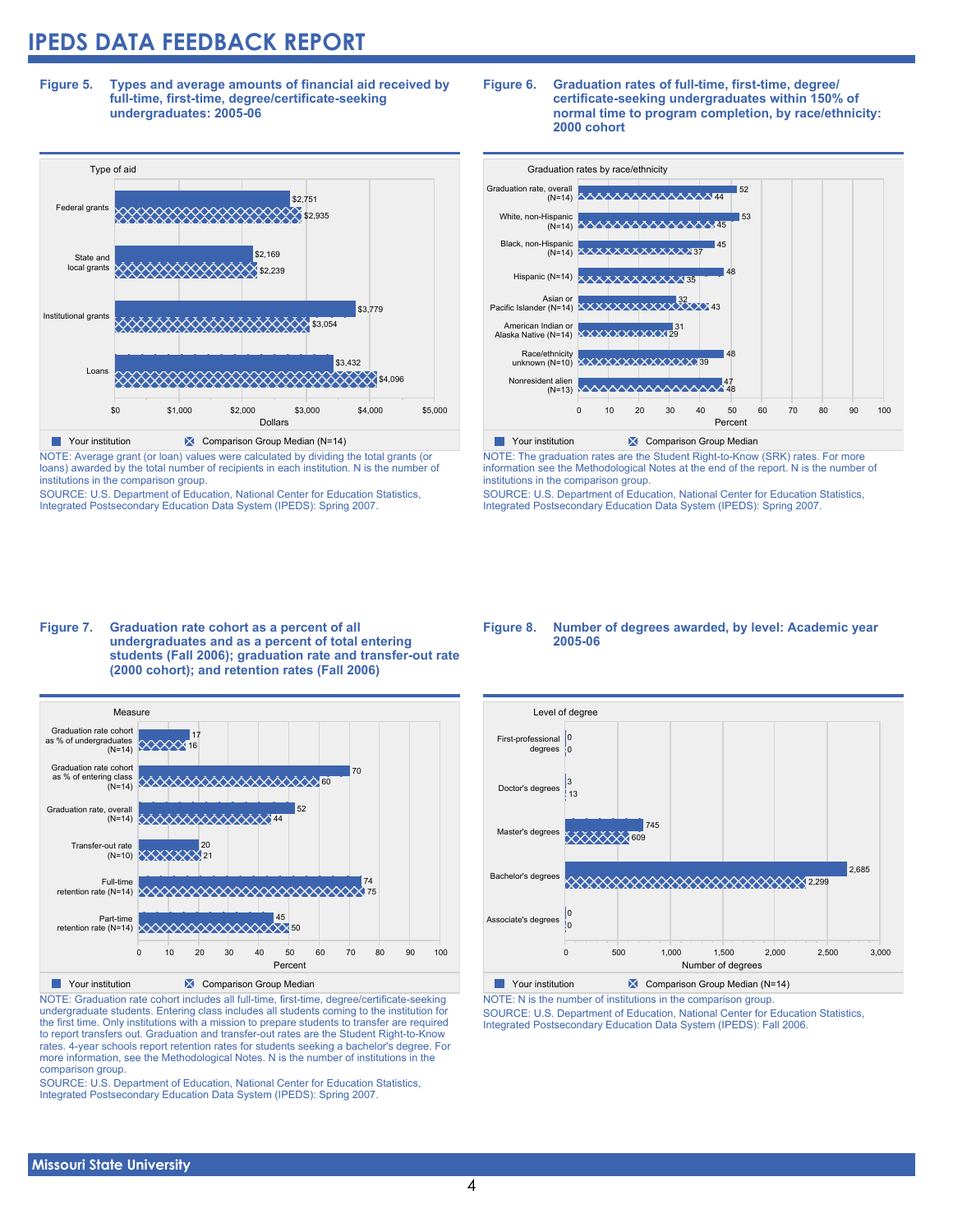#### **Figure 9. Percent distribution of core revenues, by source: Fiscal year 2006**

**Figure 10. Core expenses per FTE enrollment, by function: Fiscal year 2006**

![](_page_4_Figure_3.jpeg)

group that report finance data using the same accounting standards as the focus institution. For a detailed definition of core revenues, see the Methodological Notes. N is the number of institutions in the comparison group.

SOURCE: U.S. Department of Education, National Center for Education Statistics, Integrated Postsecondary Education Data System (IPEDS): Spring 2007.

![](_page_4_Figure_6.jpeg)

group that report finance data using the same accounting standards as the focus institution. Expenses per full-time equivalent (FTE) enrollment, particularly instruction, may be inflated because finance data includes all core expenses while FTE reflects credit activity only. For details on calculating FTE enrollment and a detailed definition of core expenses, see the Methodological Notes. N is the number of institutions in the comparison group.

SOURCE: U.S. Department of Education, National Center for Education Statistics, Integrated Postsecondary Education Data System (IPEDS): Spring 2007.

#### **Figure 11. Full-time equivalent staff by assigned position: Fall 2006**

![](_page_4_Figure_10.jpeg)

NOTE: Graduate assistants are not included in this figure. N is the number of institutions in the comparison group.

SOURCE: U.S. Department of Education, National Center for Education Statistics, Integrated Postsecondary Education Data System (IPEDS): Winter 2006-07.

#### **Figure 12. Average salaries of full-time instructional staff equated to 9-month contracts, by academic rank: Academic year 2006-07**

![](_page_4_Figure_14.jpeg)

NOTE: Average full-time instructional staff salaries for 11/12-month contracts were adjusted to 9-month average salaries by multiplying the 11/12-month salary by .8182. Salaries based on less than 9-month contracts are not included. Medical school staff salaries are not included. N is the number of institutions in the comparison group. SOURCE: U.S. Department of Education, National Center for Education Statistics, Integrated Postsecondary Education Data System (IPEDS): Winter 2006-07.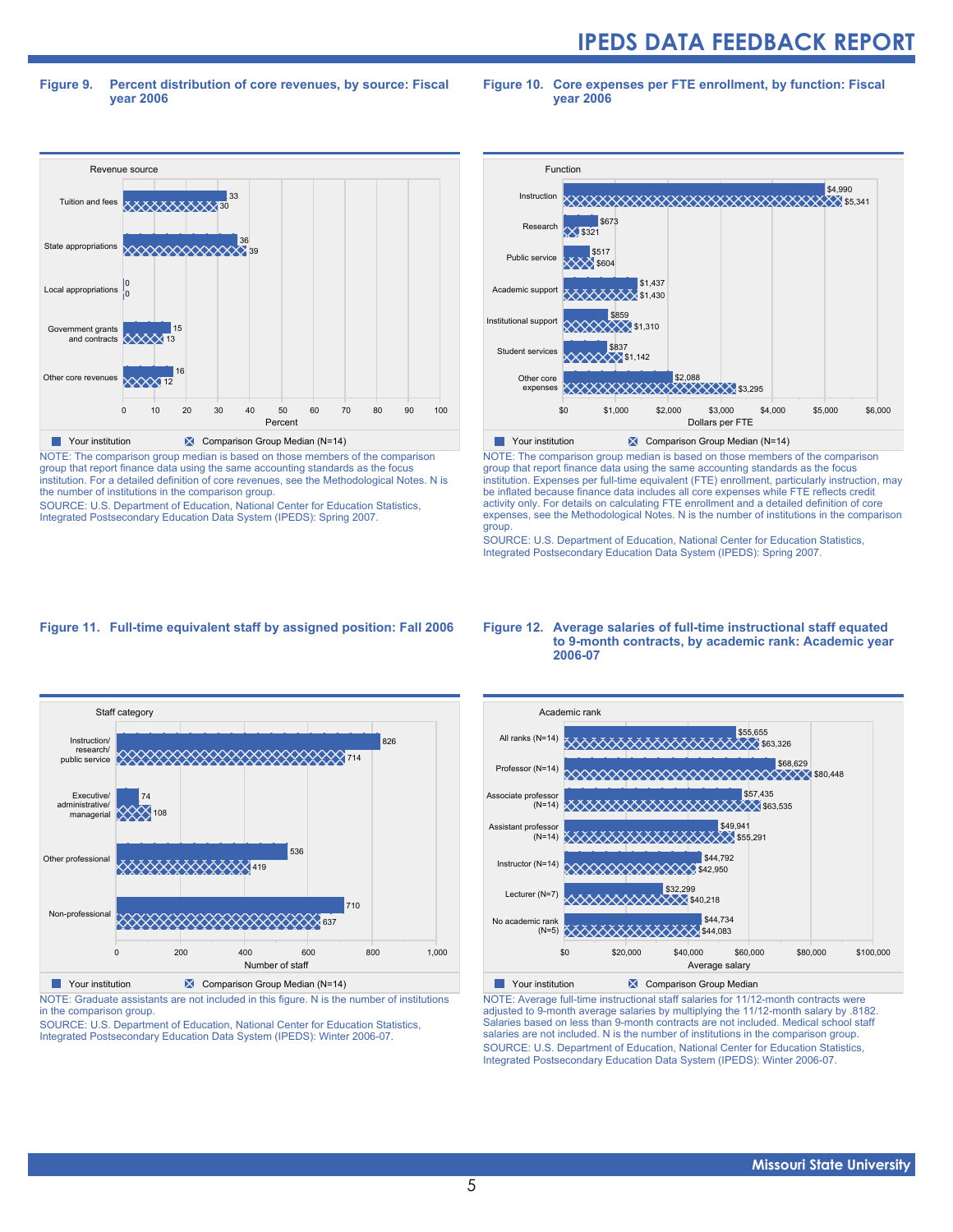### **COMPARISON GROUP**

This custom comparison group for Missouri State University includes the following 14 institutions:

Appalachian State University (Boone, NC)

- Boise State University (Boise, ID)
- Central Connecticut State University (New Britain, CT)
- Eastern Michigan University (Ypsilanti, MI)
- Florida Atlantic University (Boca Raton, FL)
- Georgia Southern University (Statesboro, GA)
- Indiana State University (Terre Haute, IN)
- Minnesota State University-Mankato (Mankato, MN)
- Montclair State University (Montclair, NJ)
- Texas State University-San Marcos (San Marcos, TX)
- University of Northern Iowa (Cedar Falls, IA)
- Western Illinois University (Macomb, IL)
- Western Kentucky University (Bowling Green, KY)
- Wichita State University (Wichita, KS)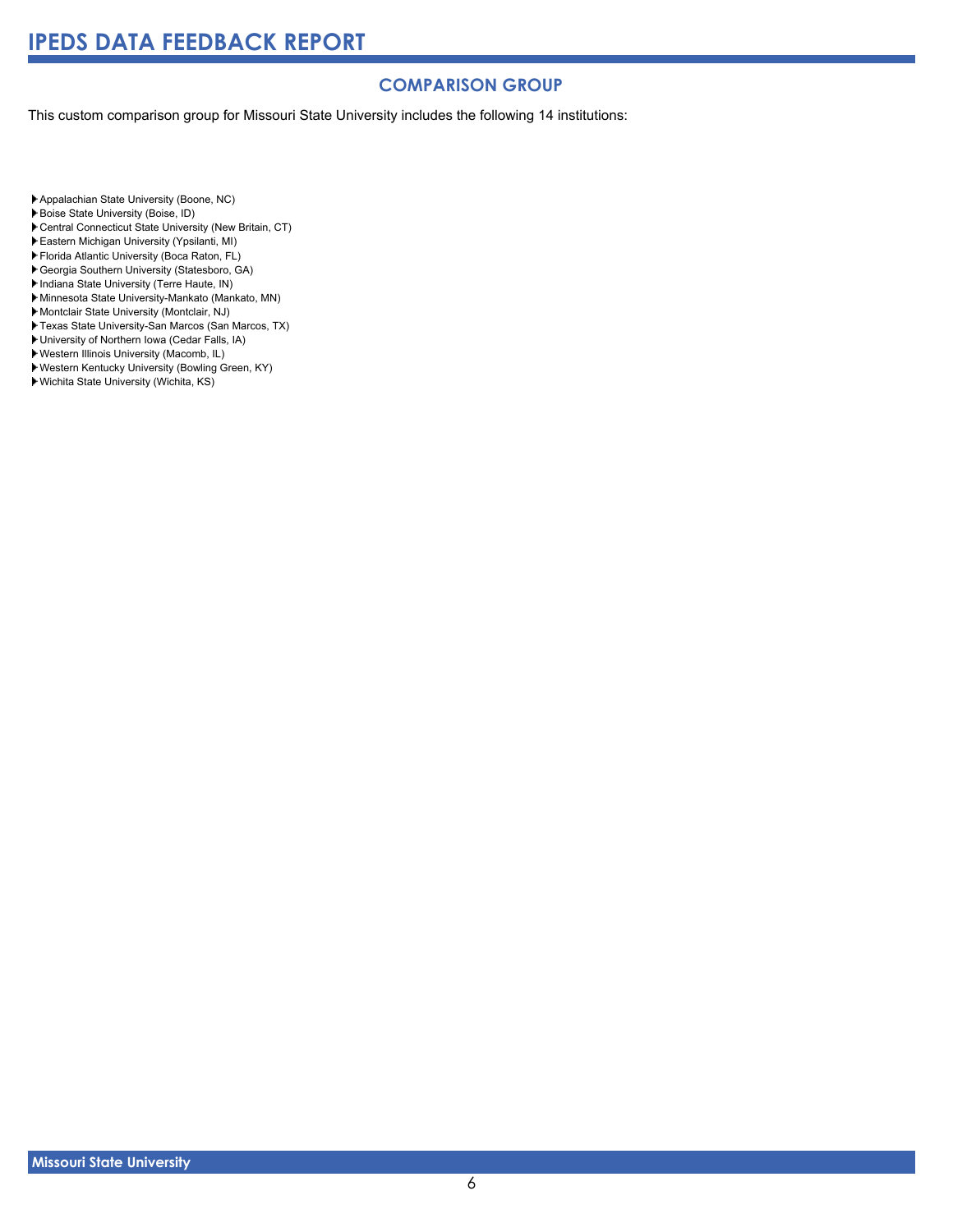# **METHODOLOGICAL NOTES**

#### **Overview**

The statistics and indicators in this report are based on data supplied by institutions to IPEDS during the 2006-07 survey year. Once the data submissions were locked by the institution's keyholder (and others), they were reviewed by the Help Desk and migrated to the IPEDS Peer Analysis System. Response rates for 2006-07 exceeded 99 percent for most surveys. Detailed response tables are included in the appendices to the IPEDS First Looks. See <http://nces.ed.gov/ipeds>under "publications."

#### **Comparison Groups**

Comparison group data are included to provide a context for interpreting your institution's statistics. If your institution did not define a Custom Comparison Group for this report by June 30, 2007, NCES selected a comparison group for you based on the institutional characteristics detailed immediately above the listing of the comparison group institutions. (If the Carnegie Classification of Institutions of Higher Education was used as an institutional characteristic in the definition of a comparison group, the 2005 Basic version was used.) The comparison group used in this report may not reflect your institution's peer group or you may wish to compare your institution to multiple groups of institutions. The Executive Peer Tool (ExPT) (see<http://nces.ed.gov/ipedspas/expt>) can be used to produce the figures in this report for different groups of institutions.

#### **Use of Median Values for Comparison Group**

The value for the focus institution is compared to the median value for the comparison group for each statistic included in the figure. If more than one statistic is presented in a figure, the median values are determined separately for each indicator or statistic. Where percent distributions are presented, median values may not add to 100 percent. Through the ExPT, users have access to all of the data used to create the figures included in this report.

#### **Missing Statistics**

If a statistic is not reported for your institution, the omission indicates that the statistic is not relevant to your institution and the data were not collected.

### **Use of Imputed Data**

All IPEDS data are subject to imputation for nonresponse—both total (institutional) nonresponse and partial (item) nonresponse. Imputed values are included for both your institution and any institutions in your comparison group. For example, if an institution in your comparison group did not complete the Enrollment component, NCES imputed the data for that institution AND the imputed data were used in determining the median values for each comparison group statistic.

### **Data Perturbation and Confidentiality**

Four laws cover protection of the confidentiality of individually identifiable information collected by NCES—the Privacy Act of 1974, as amended; the E-Government Act of 2002; the Education Sciences Reform Act of 2002; and the USA Patriot Act of 2001. Under law, public use data collected and distributed by NCES may be used only for statistical purposes. Any effort to determine the identity of any reported case is prohibited by law. In order to preserve individuals' confidentiality, data in the Graduation Rates, Student Financial Aid, and Human Resources components of IPEDS are perturbed. Only perturbed data are available in the Peer Analysis System and the ExPT; the perturbed data were used in creating this report.

#### **Descriptions of Statistics Used in the Figures**

#### **Calculating FTE Enrollment**

The full-time equivalent (FTE) enrollment used in this report is the sum of the institutions' FTE undergraduate enrollment and FTE graduate enrollment (as calculated from or reported on the 2006 Enrollment component) plus the estimated FTE of first-professional students. Undergraduate and graduate FTE are estimated using 12 month instructional activity (credit and/or contact hours). Firstprofessional FTE is estimated by calculating the ratio of full-time to part-time first-professional students from the fall counts (Part A) and applying this ratio to the 12-month unduplicated headcount of firstprofessional students. The estimated number of full-time students is added to one-third of the estimated number of part-time students. See "Calculation of FTE Students (using instructional activity)" in the IPEDS Glossary at [http://nces.ed.gov/ipeds/glossary/.](http://nces.ed.gov/ipeds/glossary/)

#### **Calculating FTE for Staff**

The full-time equivalent (FTE) of staff is calculated by summing the total number of full-time staff from the Employees by Assigned Position (EAP) section of the Human Resources component and adding one-third of the total number of part-time staff.

#### **Cohort Determination for Reporting Student Financial Aid and Graduation Rates**

Student cohorts for reporting Student Financial Aid and Graduation Rates data are based on the reporting type of the institution. For institutions that report based on an academic year (those operating on standard academic terms), student counts and cohorts are based on fall term data. Student counts and cohorts for program reporters (those that do not operate on standard academic terms) are based on unduplicated counts of students enrolled during a full 12-month period.

#### **Core Expenses**

Core expenses for public institutions (using the Governmental Accounting Standards Board (GASB) standards) include expenses for instruction, research, public service, academic support, institutional support, student services, operation and maintenance of plant, depreciation, scholarships and fellowships, other expenses, and nonoperating expenses. Core expenses for private, not-for-profit and public institutions reporting under the Financial Accounting